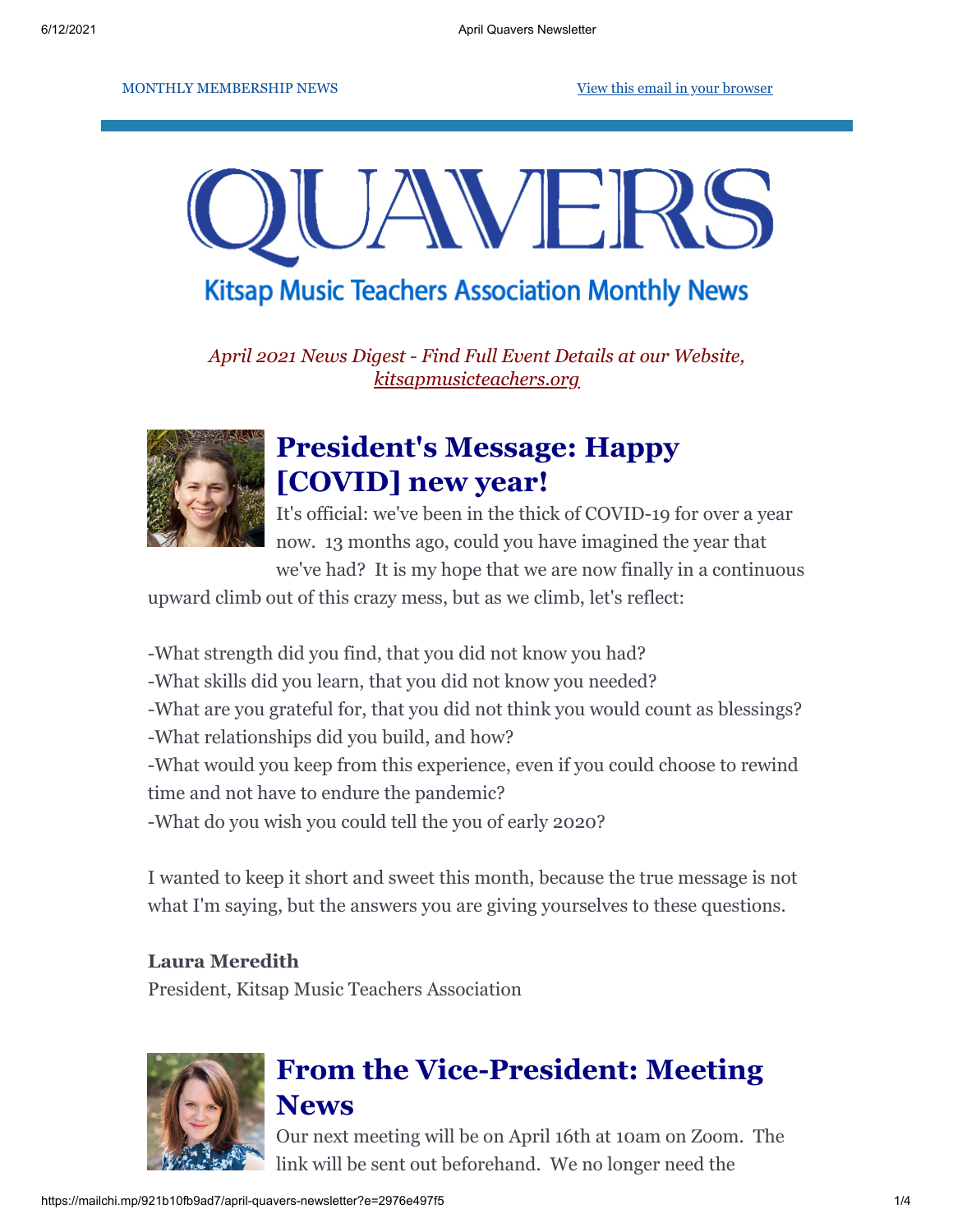#### 6/12/2021 April Quavers Newsletter

Carnival prep meeting at 9, since we're holding the testing in our own studios. This month's program is our WSMTA representative visit, featuring our very own Debra Florian as the Arts Advocacy Chair! She will share with us about her position, and the upcoming state conference. Following that, our plan is to have some teachers share their favorite resources including books, apps, games etc... If you have something fun to share with the membership, send me an email at: [melaniejoymusic96@gmail.com!](mailto:melaniejoymusic96@gmail.com)

#### **Melanie Stroud**

Vice President

# **KMTA Music Carnival**

Carnival registration closes today! Tests will be available for printing on April 5. When you print, please either include your receipt or an accounting of how many copies you printed at home when you send in your registration fees to Sally. You can subtract the amount from your total. If printing at a store like Office Depot, deduct amount on receipt from registration fees, and send the difference plus a copy of the receipt to Sally. If printing from home, KMTA will pay 15 cents per double sided page or 8 cents per single sided page. You must keep track and document what you've printed, calculate printing fee, deduct from registration fee and send the difference plus your printing documentation to Sally. Also remember that you can use your Office Depot discount card that you received from MTNA for best pricing.

We'll have more info about ribbons coming soon, so stay tuned! Theory tests are due to Diane by May 10th for grading, and all other tests should be shredded by May 20th. Don't hesitate to reach out to Melanie Stroud or Diane Layton if you have any questions. Looking forward to another year of the Music Literacy Program, and hopefully returning to our traditional event set-up next year!

# **Senior Celebration**

We have some graduating seniors that have worked hard this year, and we want to celebrate their accomplishments! Like last year, we will be having a virtual celebration, complete with photos, bio, and performances (or any combination that [they wish\). If you have a senior that would like to participate, please have them fill](https://docs.google.com/forms/d/e/1FAIpQLSfM8HZ5PtdTzD6CT6McvD45Zt1-Fbqw5v98CTS_N5Pj58Njqw/viewform?usp=sf_link) out this form.

If your senior is going to be applying for the [Outstanding Scholar Award](http://www.kitsapmusicteachers.org/wp-content/uploads/2018/11/OSA-Application-no-date.pdf), have them fill it out and email to Dianne Johnston at diannej23@comcast.net. Both of these submissions are due **May 5th**.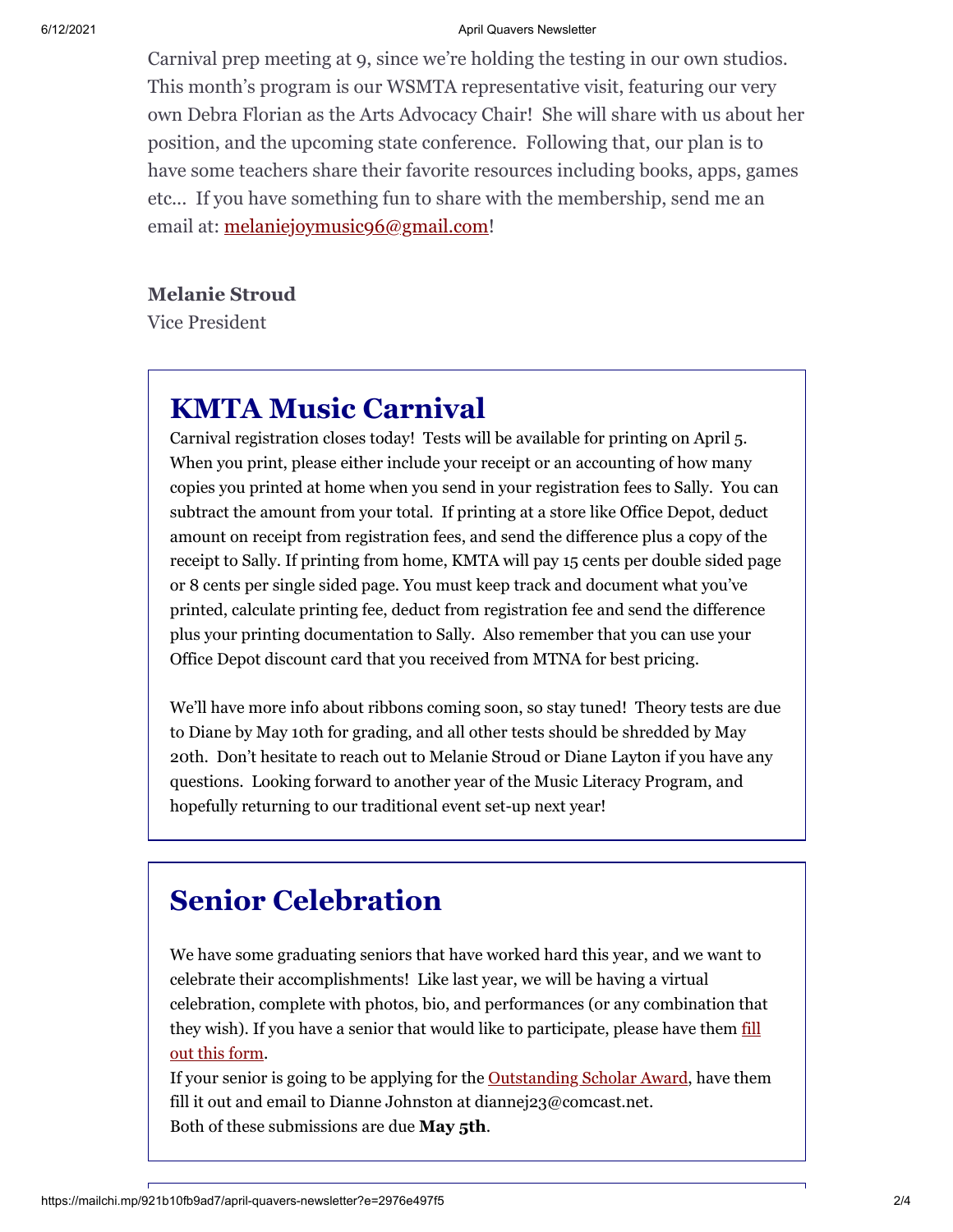### **February Meeting Minutes**

Please review the [minutes from our February general meeting](https://drive.google.com/file/d/1jJP6N8HKBrjjkWNH4sEWHO65qd5PQeX5/view?usp=sharing) to expedite the process at our next meeting. Thank you!

#### **Treasurer's report**

Please view the **treasurer's report** before our member business meeting (it often gets updated early in the month, but not necessarily on the 1st).

### **Recital Venue Available!**

Good news!! Port Madison Lutheran Church on Bainbridge Island is opening their facility for teachers to hold recitals. Face coverings, sitting by family groups, observing capacity limits, distancing, no kitchen use, take and go refreshments (preferably outside) need to be observed. The fee has been reduced for teachers for spring to \$100.00. This is a great opportunity for live recitals. Contact the church secretary, Karen at [karen@portmadisonlutheranchurch.org](mailto:karen@portmadisonlutheranchurch.org) or Georgene Corey at [coreysigns@silverlink.net](mailto:coreysigns@silverlink.net)

Respectfully submitted, Georgene Corey

#### **Online OrKIDstra Concert**



The Bremerton WestSound Symphony is providing the popular **OrKIDstra** concert free of charge this year for all teachers, students and families. It is currently available on our website, and will remain

there through June! This year we are featuring Prokofiev's *Peter and the Wolf* and Futterman's *Fiesta Mexicana.* Downloadable and printable study guides with videos and short demos are

available here: <https://www.bremertonwestsoundsymphony.org/orkidstra>

#### **Do you have info to distribute to KMTA?**

Please send all communication items (website updates/documents, email blasts, Quavers articles, etc.) to Melanie Kurtzbein: kurtzbein4@gmail.com. Plain